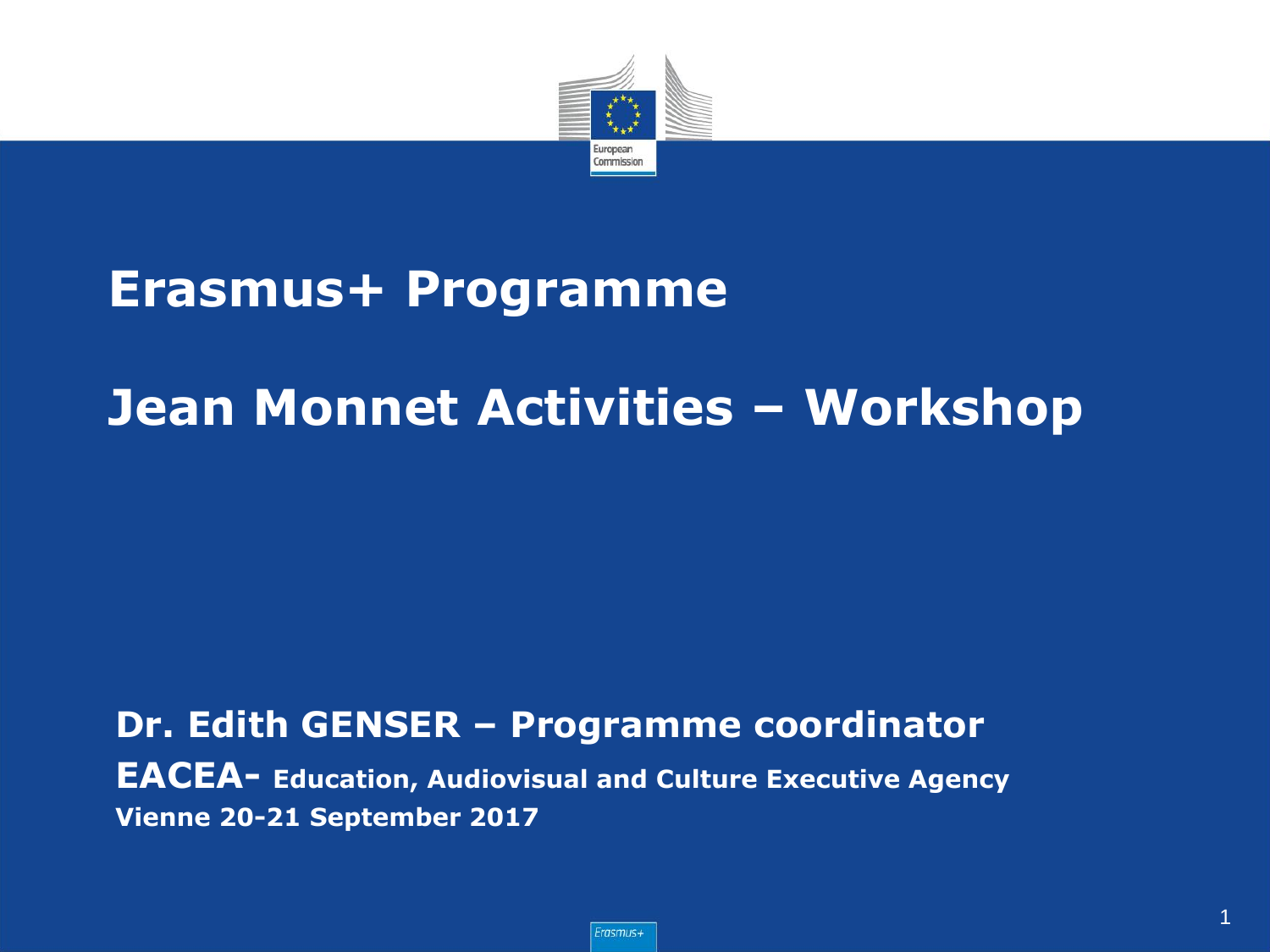

## **Recommendations for Applicants**

- Design the Jean Monnet project having its impact already in mind
- Be coherent in the application regarding objectives, activities and available instruments
- Justify the needs of the project at institutional, local, regional and national level
- Do not assume prior knowledge on the part of the expert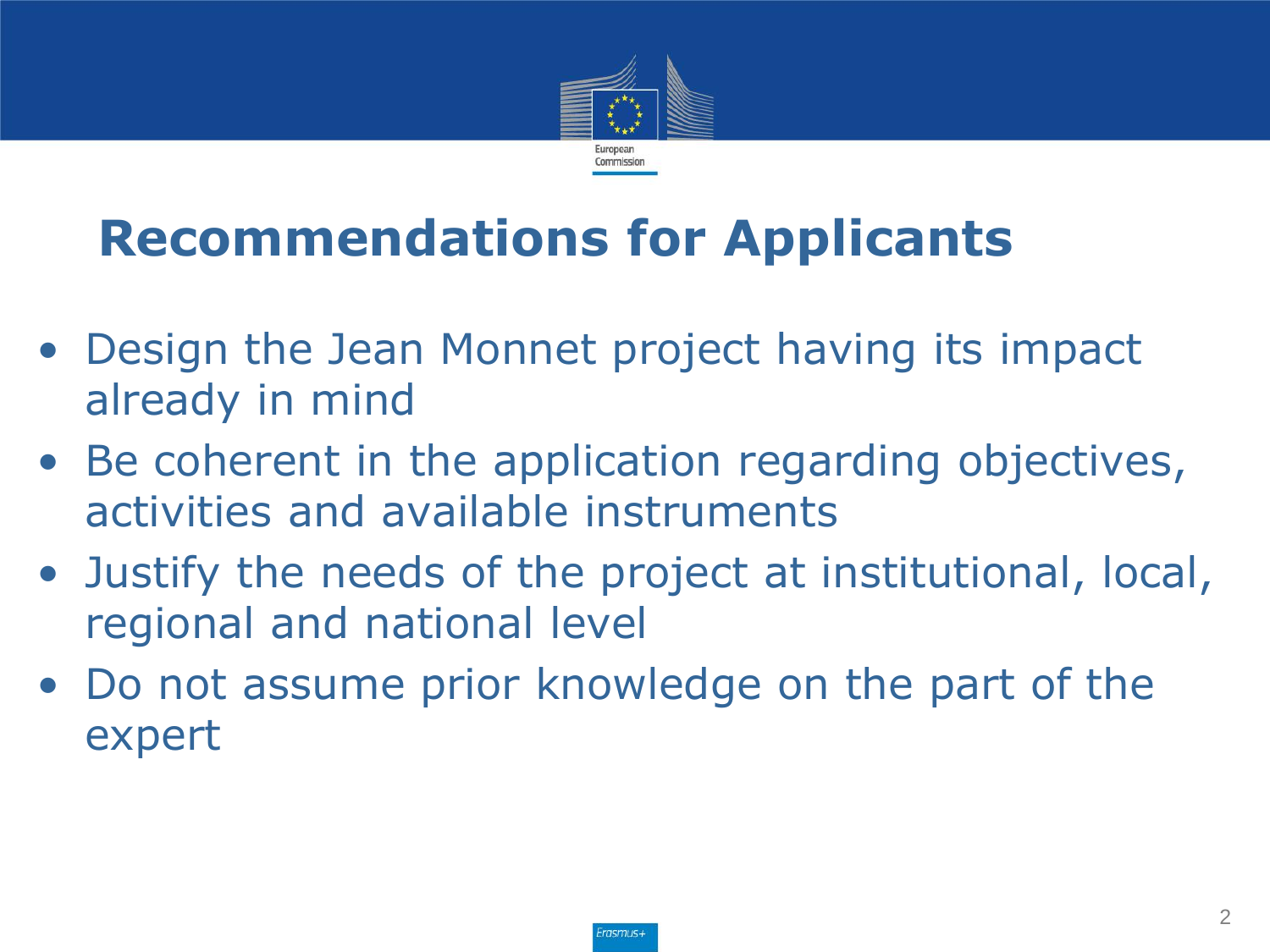

#### **Recommendations for Applicants**

- Be innovative:
- Different target groups
- Methodology
- Tools and technologies
- Project team and partners: define the role, tasks, ensure good communication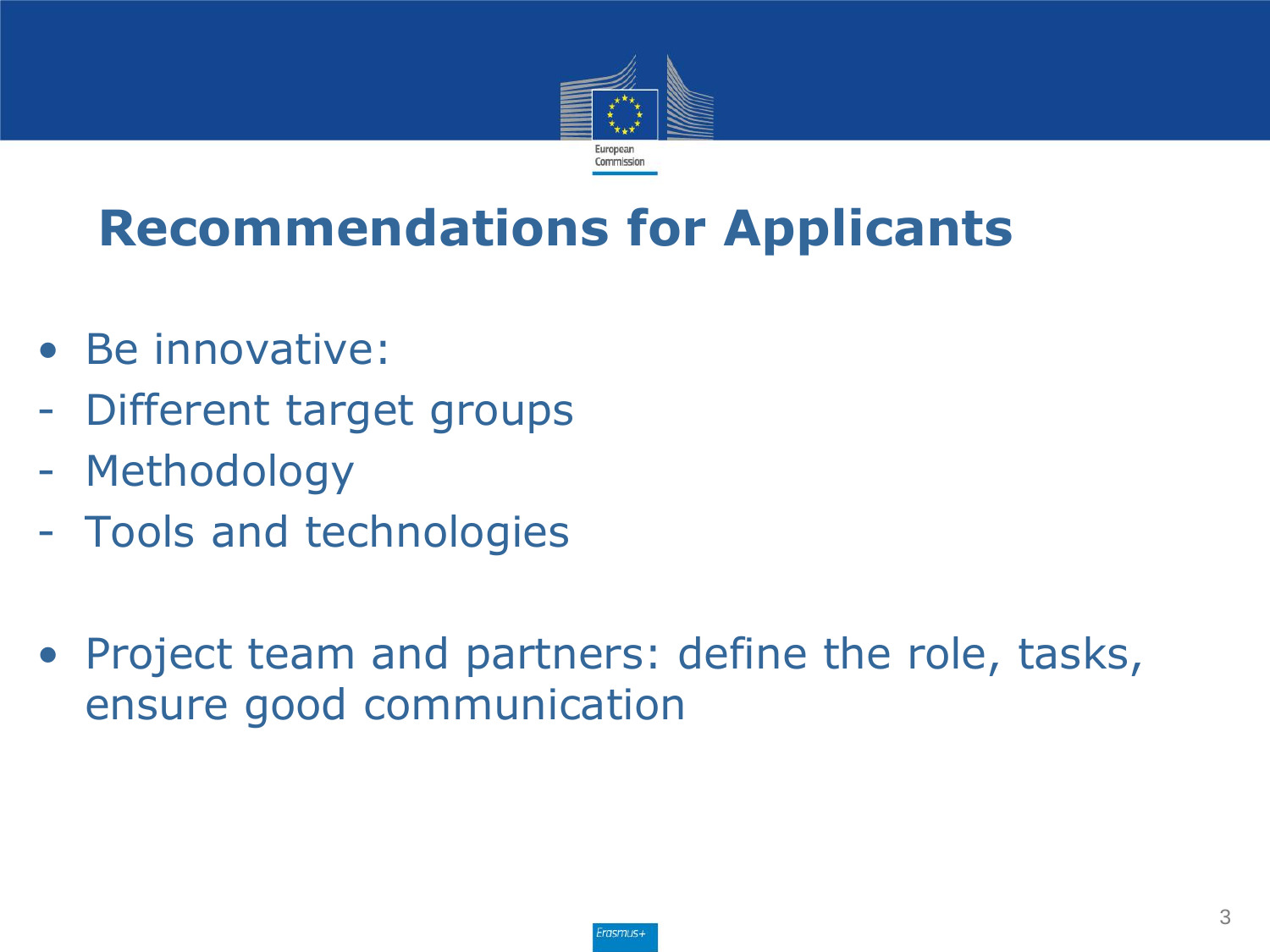

## **What is a successful proposal**

- A **successful** proposal is amongst others, capable demonstrating that the combination of all its elements will produce concrete and sustainable results for the benefit of all the parties concerned
- **Coherent:** in its entirety, avoid contradictions, avoid 'patchwork'
- **Simple:** better a few well-chosen words, than long/vague explanations
- **Concrete:** use examples, justify your statements, bring proofs
- **Clear:** Follow the questions and answer them in the right order
- **Explicit:** do not take anything granted; do not assume: experts cannot read your mind, avoid abbreviations or explain them
- **Focused**: stick to what is asked
- **Complete**: ensure you have followed all instructions and that all required attachments are submitted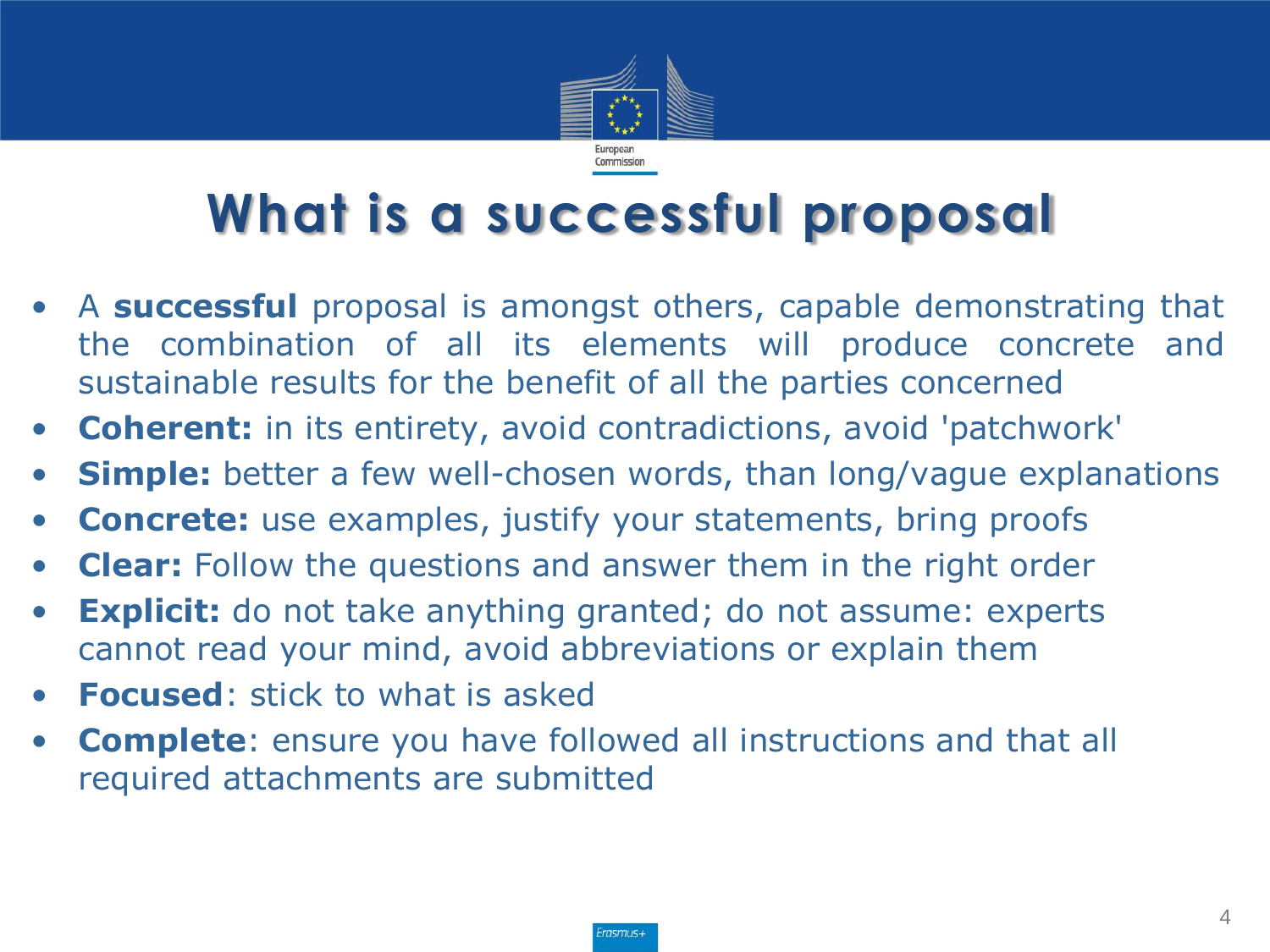

#### **Avoid the most common mistakes**

- Use the official Jean Monnet application form
- Attach all requested documents/attachments
- Take into account the different number of teaching hours in the different activities (Modules 40h, Chairs 90h)
- Demonstrate the relevance of the Jean Monnet activity in the European Integration studies context
- Identify the needs of the target group/s
- Explain how civil society is involved
- Remember that only information presented in the application can be assessed
- Do not assume prior technical or 'historical project-relate' knowledge on the part of the experts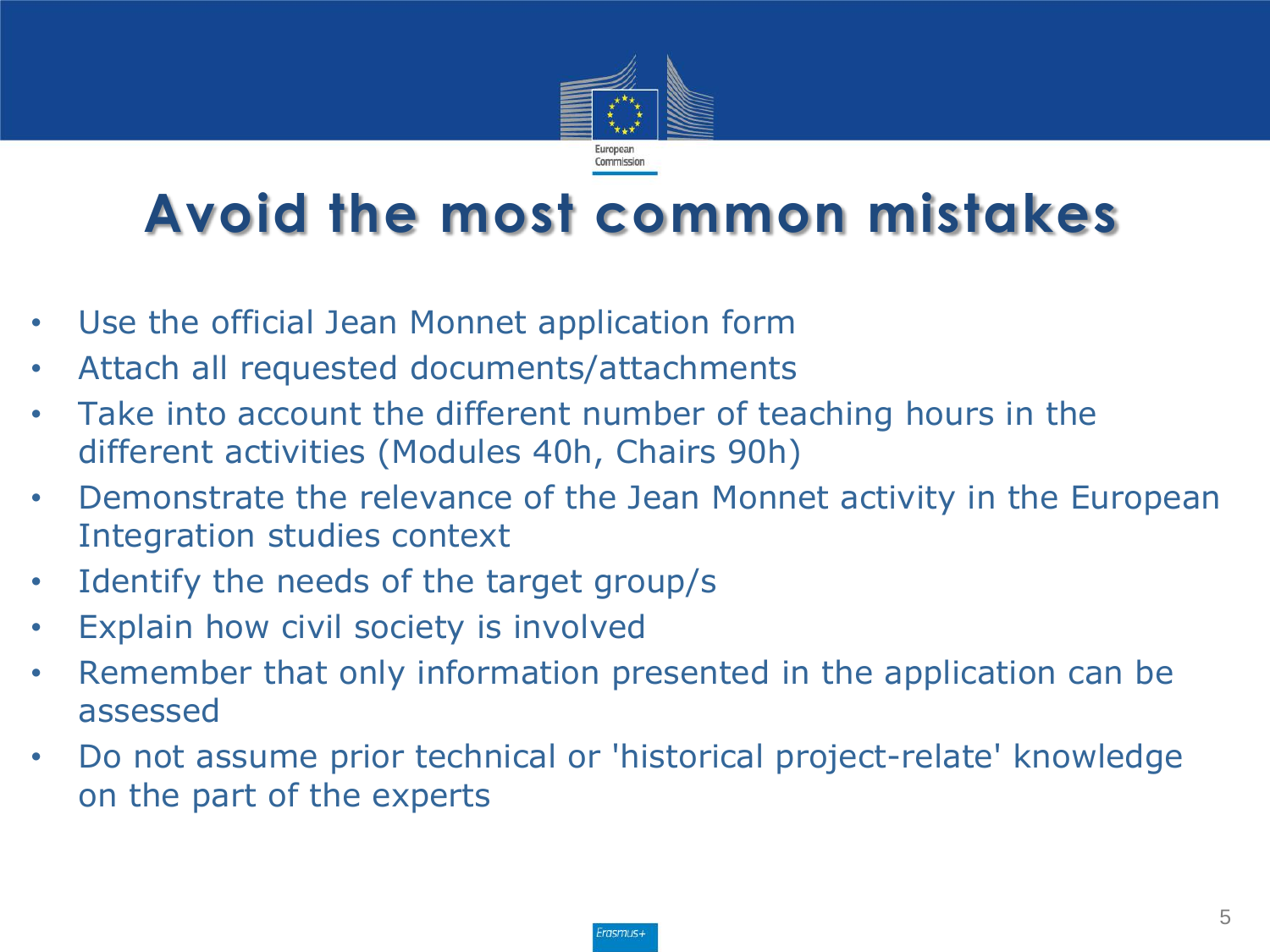

#### **Avoid the most common mistakes**

- Demonstrate the relevance experience (CV and list of publications) linked to the project proposal
- Pay attention that:
- for Jean Monnet Projects, only 'events' are taken into consideration for the grant calculation
- For Jean Monnet teaching activities (Modules, Chairs, Centres of Excellence) only teaching activities are taking into consideration for the grant calculation
- Pay attention that e.g. the number of participants must be coherent with the calculation sheet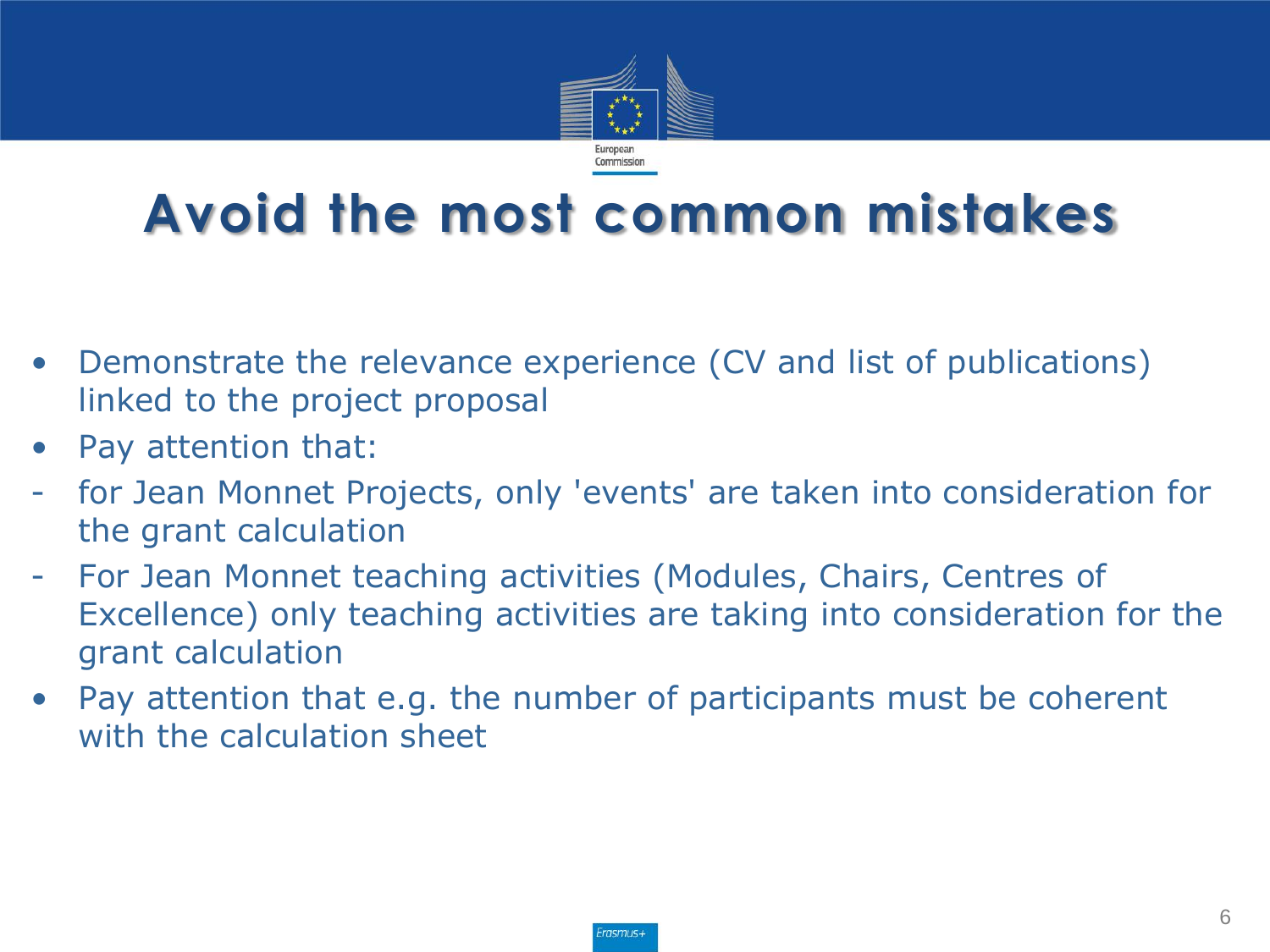

#### **To clearly elaborate in all applications:**

•**Teaching** •**Research** •**Events** •**Deliverable**

*Erasmus+*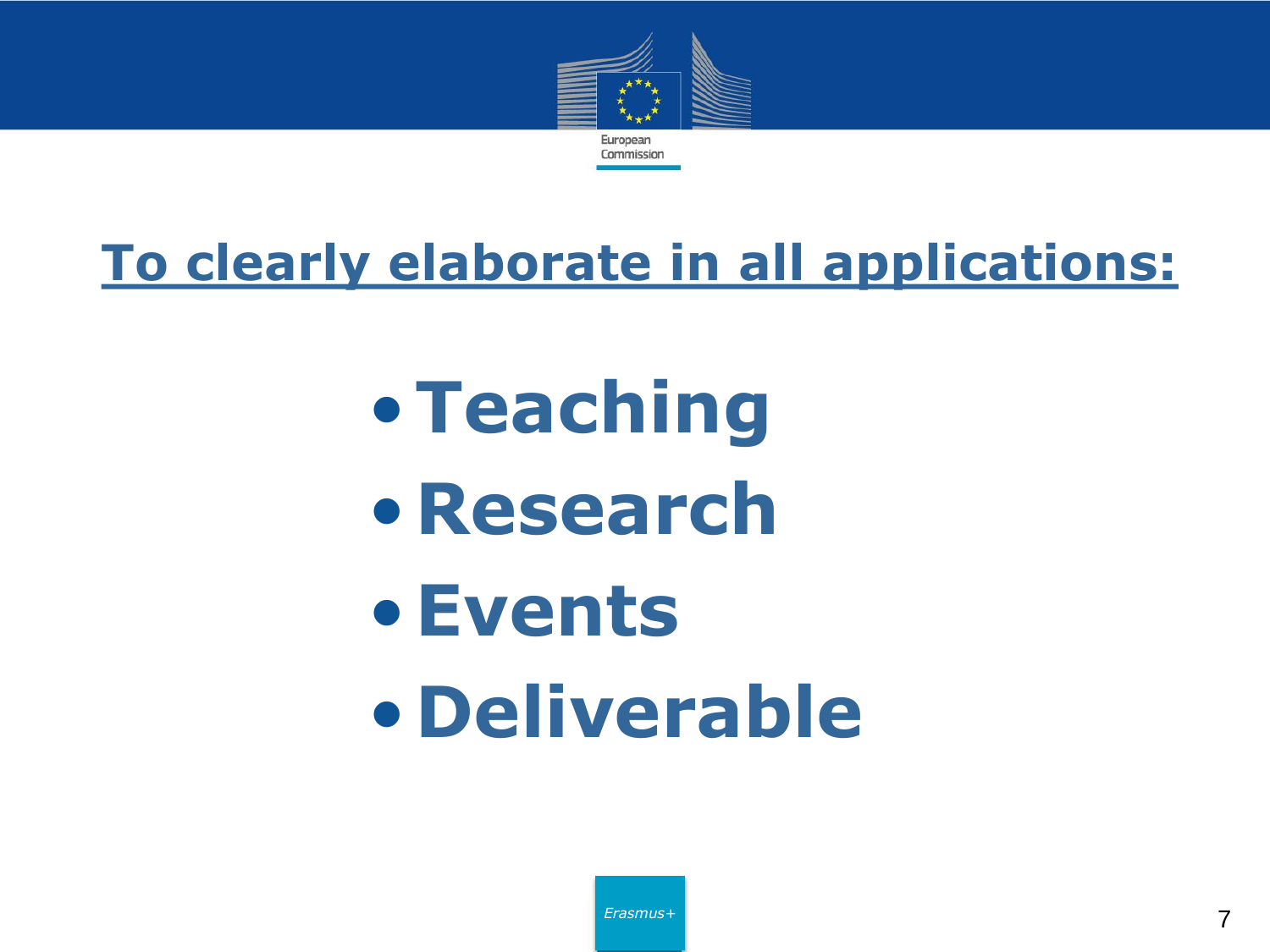

## **Award criteria**

- **Relevance of the proposal**
- demonstrate relevance of the project in the context of European Union studies
- explain the added value of your project in the context of your institution
- pay attention to the consistency between activities, methodology and the expected results of your project
- **Quality of the project design and implementation**
- demonstrate the quality of the work programme, including the preparation, implementation, evaluation and dissemination
- pay attention to the consistency between activities and the budget proposed
- Quality and feasibility of methodology proposed should be realistic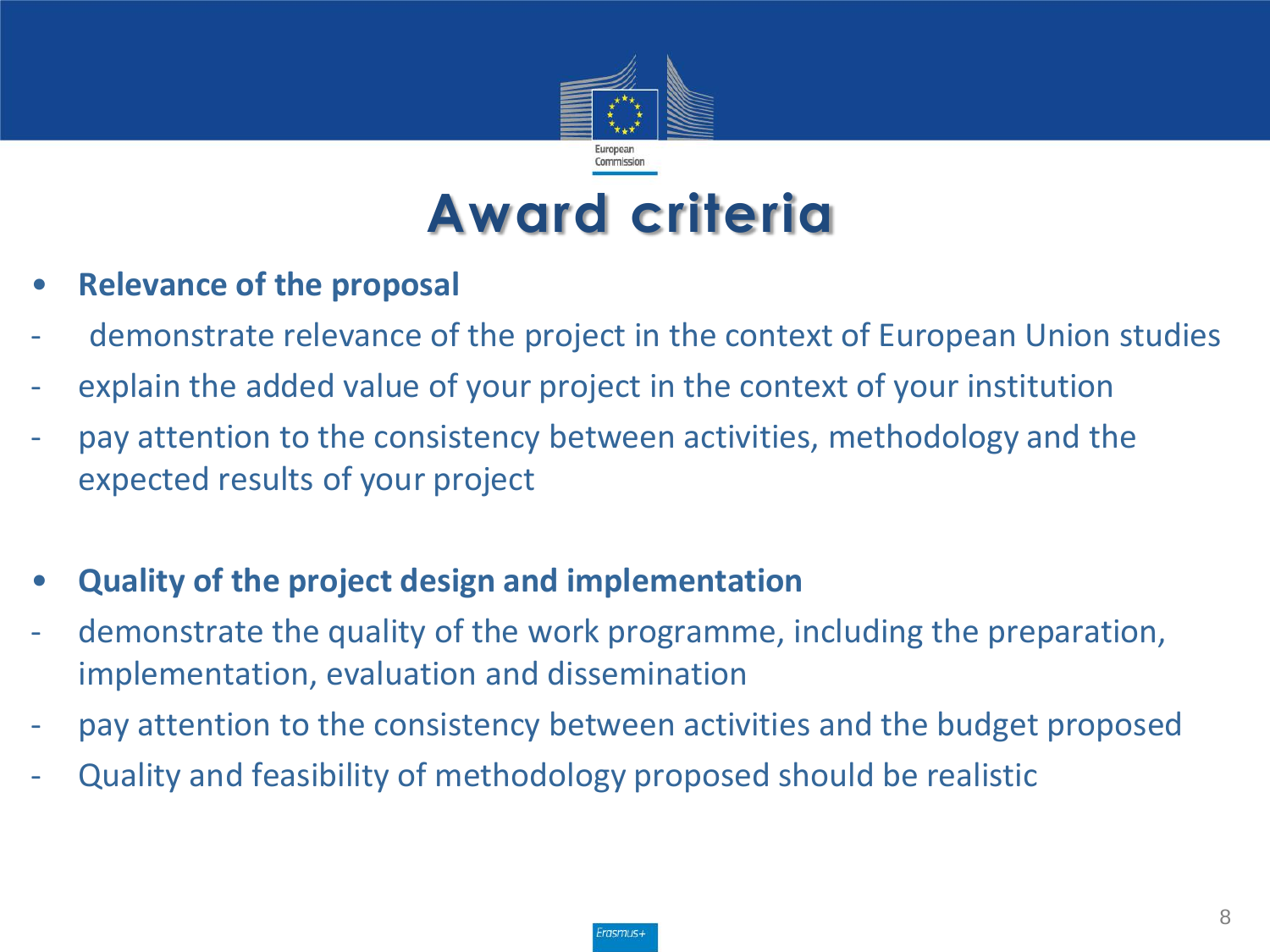

## **Award criteria**

#### • **Quality of the project team**

- demonstrate the relevant expertise in the field of European Union studies and in the specific subject area addressed by the project
- if your institution does not have prior experience implementing activities related to the European issues, you may consider collaboration with external experts
- (please bear in mind the eligibility criteria for each type of action, ex. in case of a Jean Monnet Chair, the minimum 90 teaching hours per academic year must be delivered by a professor who is a permanent staff member at the applicant institution)
- explain the specific role of each member of the project team and in case of the Jean Monnet Networks describe the role of each partner in the project
- make sure to include CV and list of publications for all key staff involved in the contentrelated activities of the project in Description of the Project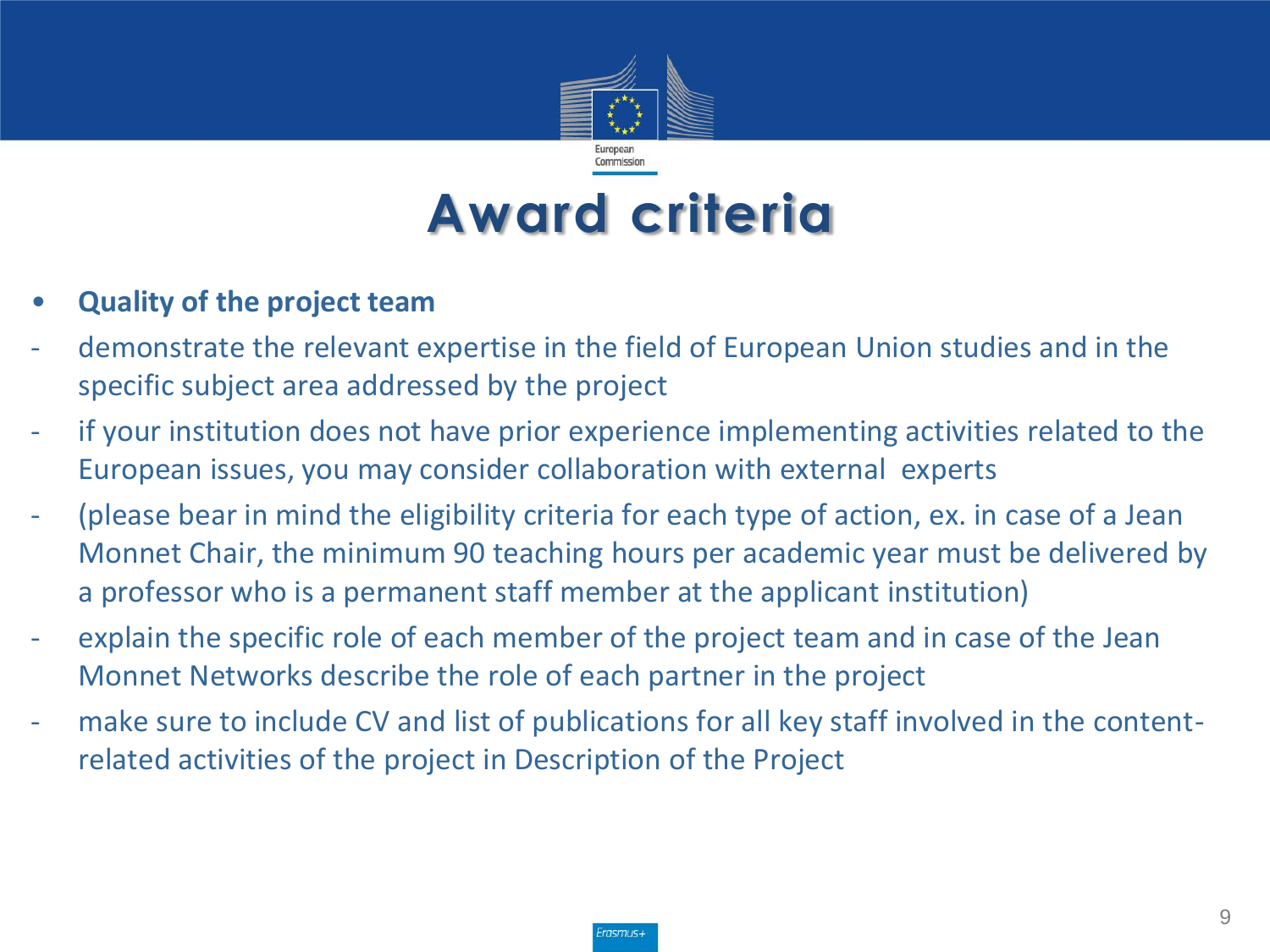

## **Award criteria**

- **Impact and dissemination**
- pay attention to conceptual and methodological clarity
- present your dissemination strategy
- define target groups and identify their needs
- bear in mind that Erasmus+ Programme promotes activities addressing civil society
- provide measures for evaluating the outcome of the project's activities (quality control and monitoring)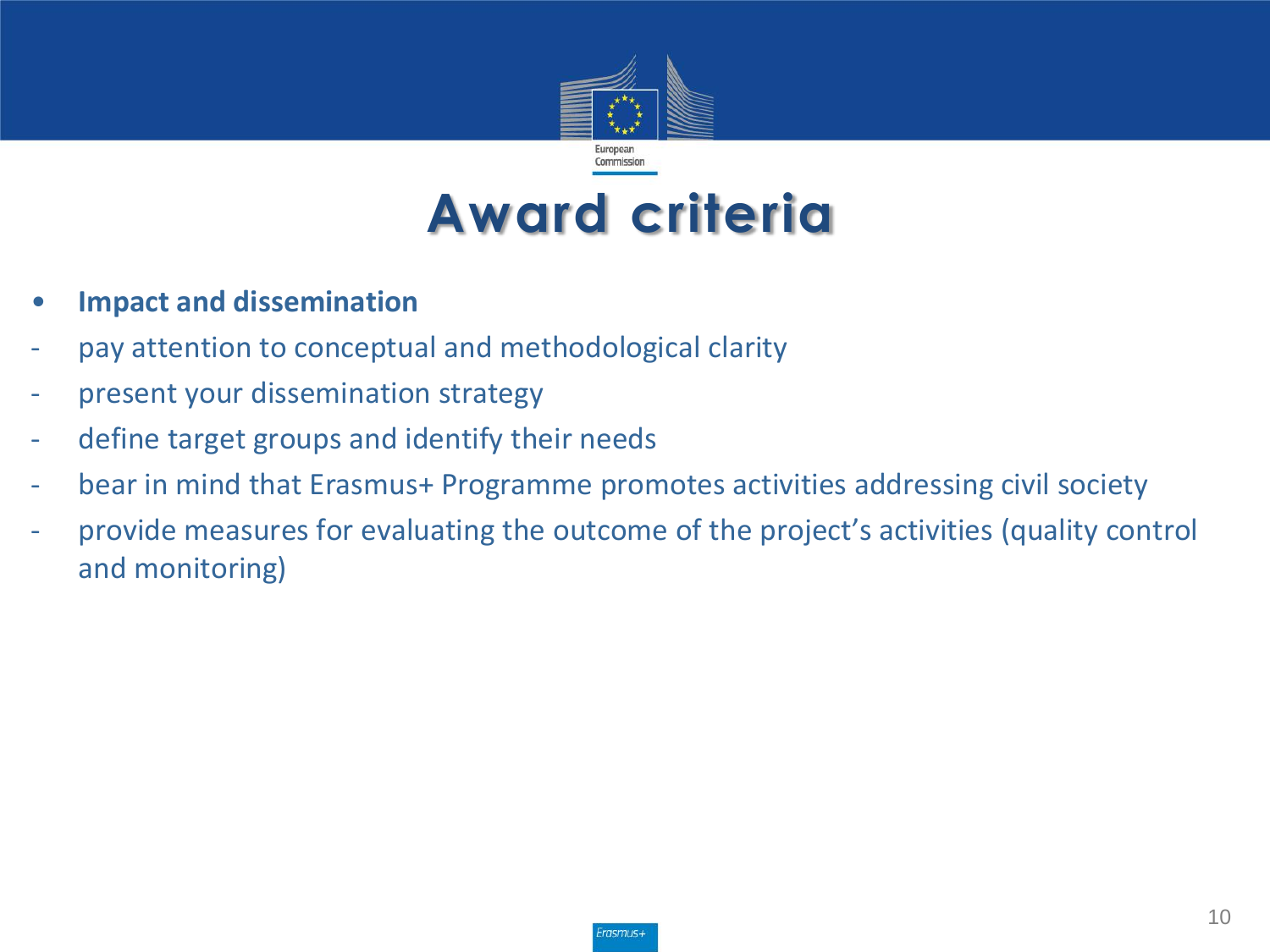

#### **Jean Monnet Activities – Overview**

Maximum EU grant: 75% - 80% of the total budget

\*Flat rate financing system

| <b>Type of Activity</b>        | <b>Amount EUR</b> | Min. N° of<br>countries | <b>Duration</b>      |
|--------------------------------|-------------------|-------------------------|----------------------|
| Modules*                       | 30,000 EUR        |                         |                      |
| Chairs*                        | 50,000 EUR        |                         | 3 years              |
| <b>Centres of Excellence</b>   | 100.000 EUR       |                         |                      |
| <b>Networks</b>                | 300.000 EUR       | 3                       | 3 years              |
| <b>Projects*</b>               | 60.000 EUR        |                         | 12, 18, 24<br>months |
| <b>Support to Associations</b> | 50.000 EUR        |                         | 3 years              |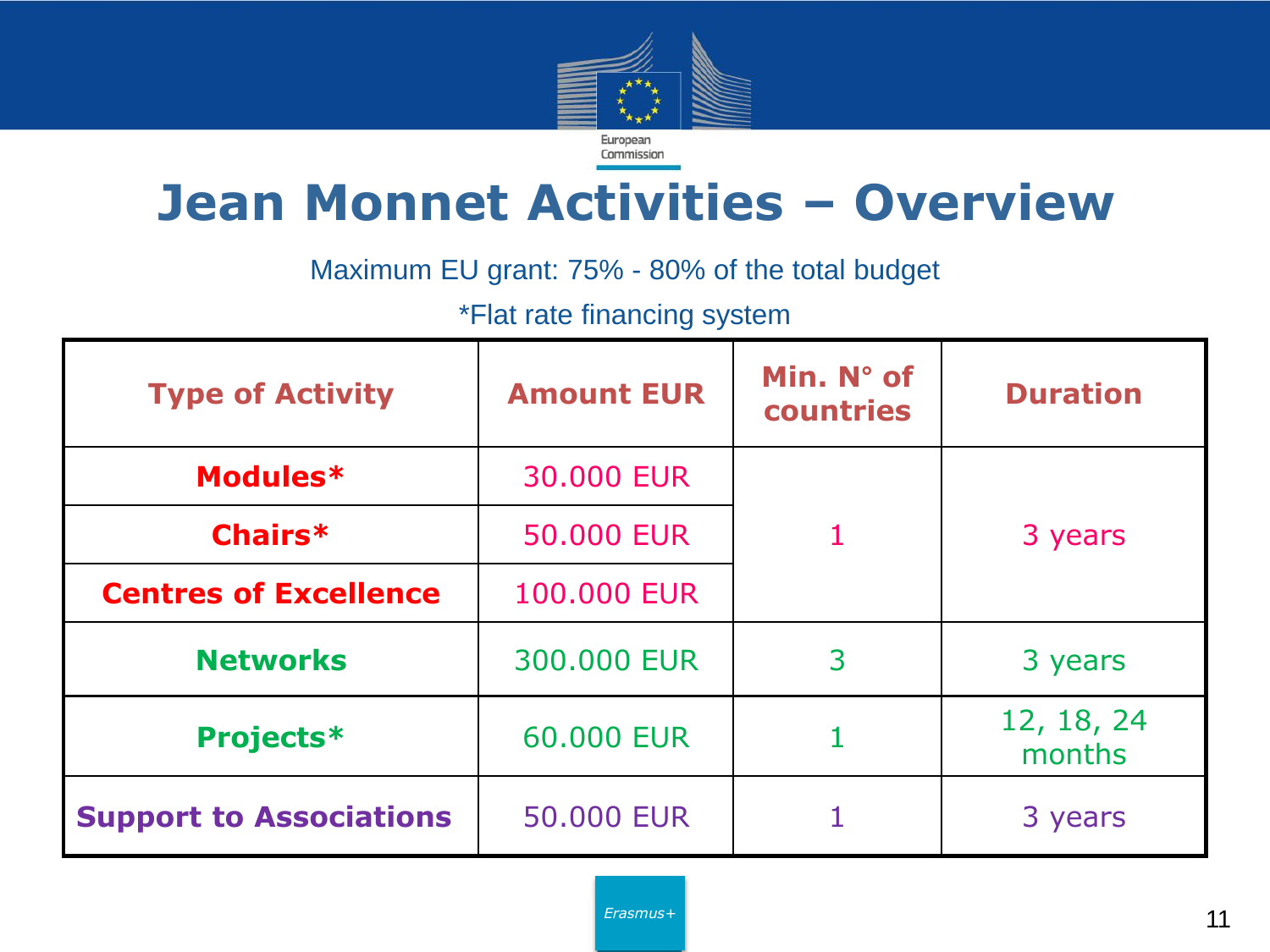

#### **Jean Monnet - calculation**

• A) Lump sums / flat rates calculation: Modules, Chairs, Projects

- B) Budget based calculation:
- Centres of Excellence, Networks,

# Associations

[Website for information:](https://eacea.ec.europa.eu/erasmus-plus/funding/jean-monnet-activities-2017_en) 

[https://eacea.ec.europa.eu/erasmus-plus/funding/jean-monnet](https://eacea.ec.europa.eu/erasmus-plus/funding/jean-monnet-activities-2017_en)[activities-2017\\_en](https://eacea.ec.europa.eu/erasmus-plus/funding/jean-monnet-activities-2017_en)